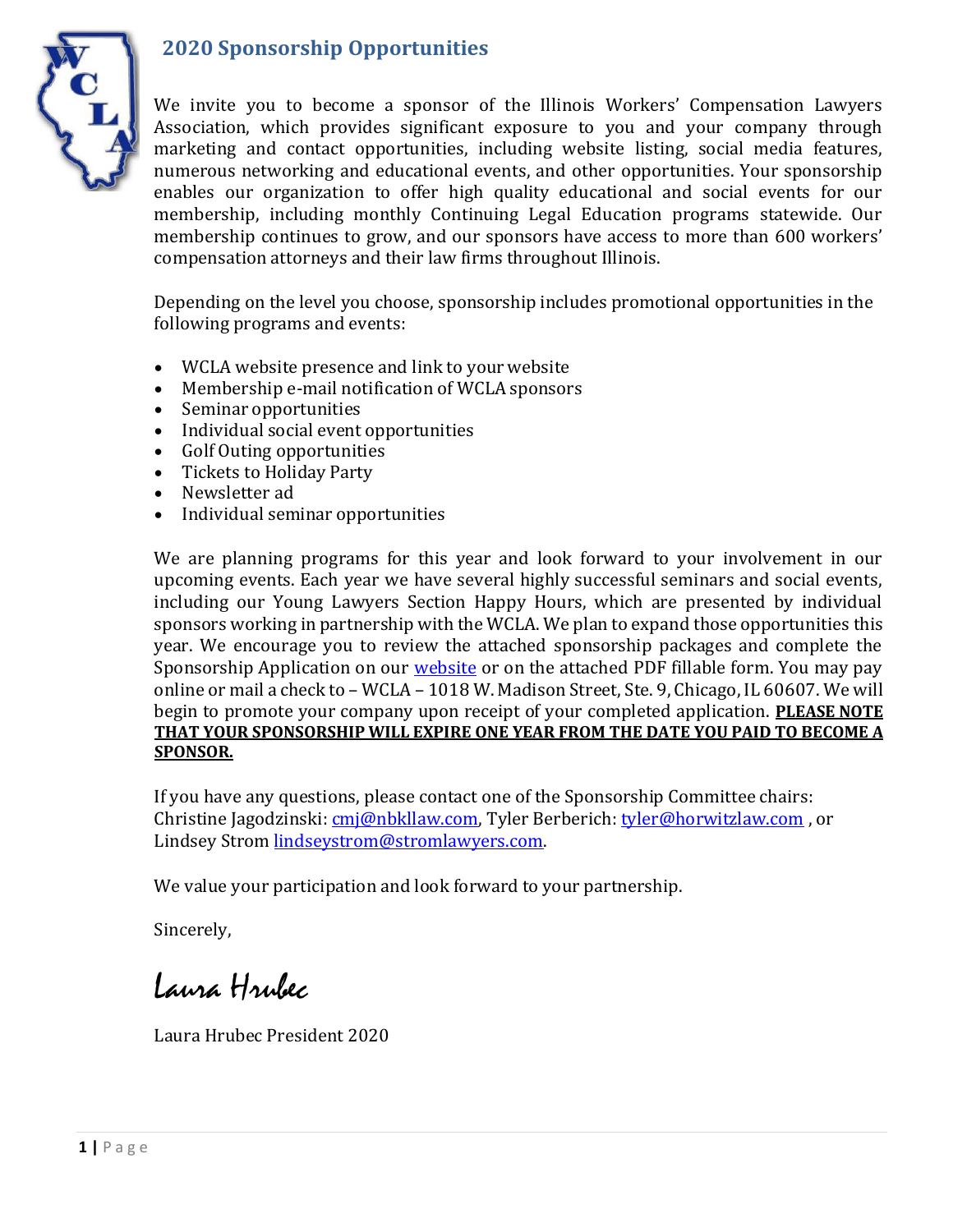

# **2020 Sponsorship Opportunities**

#### **Choose the sponsorship package that meets your marketing goals and budget**

- 1. Select your sponsorship level.
- 2. Complete your information (page 3) or online.
- 3. Return the completed form to WCLA. That's it. You are finished.

4. Questions? Email us at [wcla@navandassoc.com](mailto:wcla@navandassoc.com)

| Choose a Level                                | <b>PLATINUM LEVEL</b>                      | <b>GOLD LEVEL</b>                                                       | <b>SILVER LEVEL</b>                                                               | <b>BRONZE LEVEL</b>                                                               |
|-----------------------------------------------|--------------------------------------------|-------------------------------------------------------------------------|-----------------------------------------------------------------------------------|-----------------------------------------------------------------------------------|
|                                               | \$10,000                                   | \$5,000                                                                 | \$2,500                                                                           | \$1,500                                                                           |
| <b>WCLA</b><br><b>GOLF OUTING</b>             | Indoor booth (dinner)                      | Indoor booth                                                            | Indoor booth                                                                      | Indoor booth                                                                      |
|                                               | Outdoor booths at 2 holes                  | Outdoor booth at 1<br>hole                                              | Permission to<br>place items on                                                   | Listing on<br>sponsorship                                                         |
|                                               | Permission to place items<br>on golf carts | Permission to place<br>items on golf carts                              | golf carts                                                                        | board/program                                                                     |
|                                               | Four complimentary<br>golfers              | Two complimentary<br>golfers                                            |                                                                                   |                                                                                   |
| <b>WCLA</b><br><b>WEBSITE</b>                 | Link on website (logo)                     | Link on website (logo)                                                  | Listing (no link)<br>on website                                                   | Listing (no link) on<br>website                                                   |
| <b>WCLA E-MAIL</b>                            | Regularly listed as<br>Sponsor (Logo)      | <b>Regularly listed as</b><br>Sponsor (logo)                            | <b>Regularly listed</b><br>as sponsor                                             |                                                                                   |
| <b>WCLA</b><br><b>NEWSLETTER</b>              | One full-page ad                           | One 1/2 page ad                                                         | One 1/2 page ad                                                                   |                                                                                   |
| <b>WCLA</b><br><b>HOLIDAY</b><br><b>PARTY</b> | Eight tickets                              | <b>Six tickets</b>                                                      | Four tickets                                                                      |                                                                                   |
| <b>WCLA</b>                                   | Exclusive sponsor at                       | <b>Exclusive sponsor at</b>                                             |                                                                                   |                                                                                   |
| <b>MONTHLY</b>                                | monthly seminar, table                     | monthly seminar, table                                                  |                                                                                   |                                                                                   |
| <b>MCLE Seminar</b>                           | top exhibit                                | top exhibit                                                             |                                                                                   |                                                                                   |
|                                               | Company logo included on                   | Company logo included                                                   |                                                                                   |                                                                                   |
|                                               | screen prior to                            | on screen prior to                                                      |                                                                                   |                                                                                   |
|                                               | presentation.                              | presentation.                                                           |                                                                                   |                                                                                   |
| <b>WCLA MEDICAL</b><br><b>SEMINARS</b>        | Two complimentary tickets                  | Right to purchase tickets<br>normally reserved for<br>paid WCLA members | Right to purchase<br>tickets normally<br>reserved for paid<br><b>WCLA</b> members | Right to purchase<br>tickets normally<br>reserved for paid<br><b>WCLA</b> members |

# **GOLF OUTING SPONSORSHIP**

\$500.00 for hole sponsorship sign which includes listing in sponsorship program

## **HAPPY HOUR/SOCIAL EVENT SPONSORSHIP**

Please contact the Young Lawyers Section of WCLA to sponsor Happy Hour events! Ben Breslau: [bbreslau@rcibellalaw.com](mailto:bbreslau@rcibellalaw.com)

### **For sponsorship inquiries, please contact:**

Christine Jagodzinski: [cmj@nbkllaw.com, T](mailto:cmj@nbkllaw.com)yler Berberich: [tyler@horwitzlaw.com](mailto:tyler@horwitzlaw.com), or Lindsey Strom [lindseystrom@stromlawyers.com](mailto:lindseystrom@stromlawyers.com)